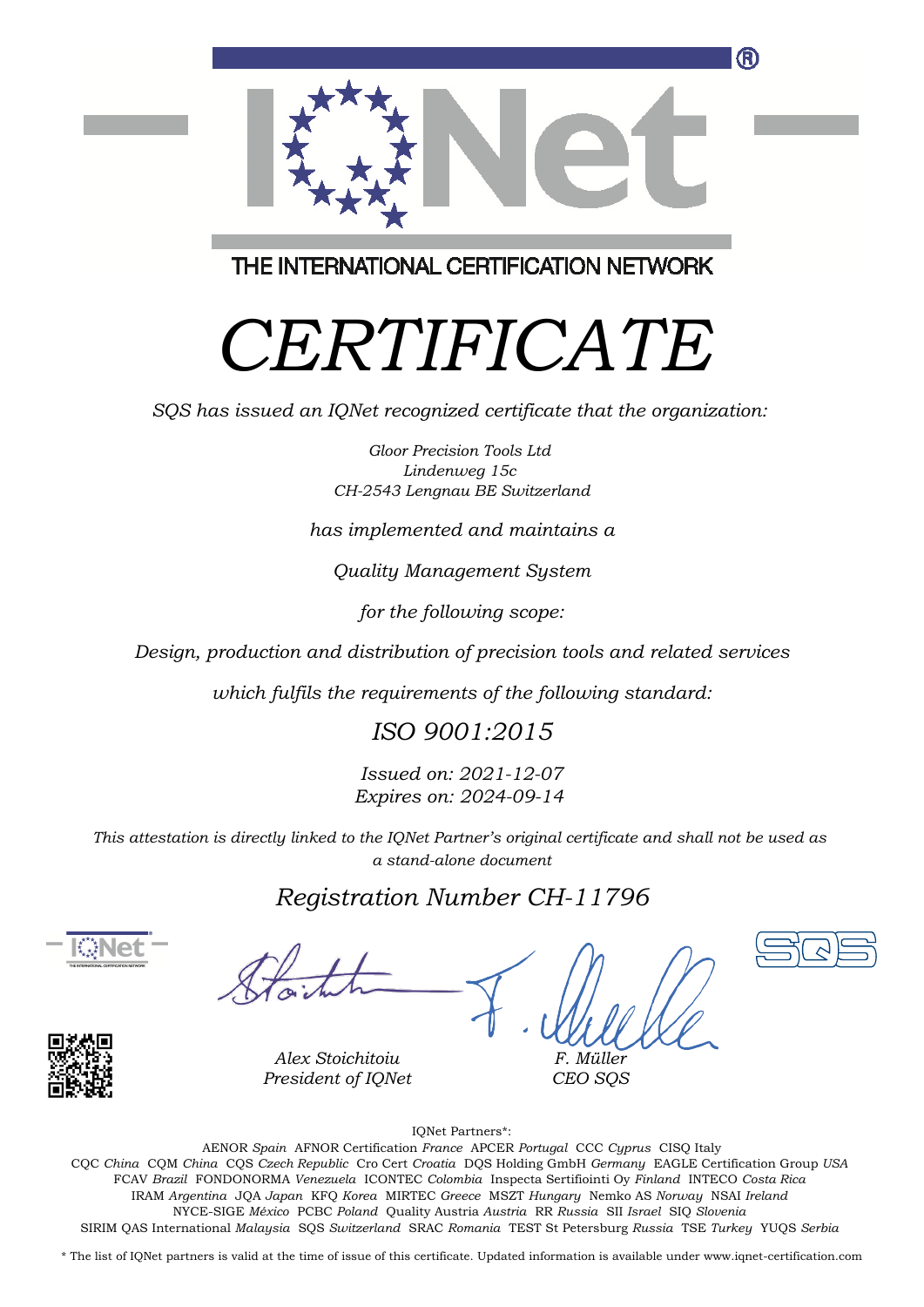

THE INTERNATIONAL CERTIFICATION NETWORK

# *CERTIFICATE*

*SQS has issued an IQNet recognized certificate that the organization:*

*Gloor Precision Tools Ltd Lindenweg 15c CH-2543 Lengnau BE Switzerland*

*has implemented and maintains a*

*Environmental Management System*

*for the following scope:*

*Design, production and distribution of precision tools and related services*

*which fulfils the requirements of the following standard:*

#### *ISO 14001:2015*

*Issued on: 2021-12-07 Expires on: 2024-09-14*

*This attestation is directly linked to the IQNet Partner's original certificate and shall not be used as a stand-alone document*

### *Registration Number CH-11796*





*Alex Stoichitoiu President of IQNet*

*F. Müller CEO SQS*

IQNet Partners\*:

This annex is only valid in connection with the above-mentioned certificate. FCAV *Brazil* FONDONORMA *Venezuela* ICONTEC *Colombia* Inspecta Sertifiointi Oy *Finland* INTECO *Costa Rica* AENOR *Spain* AFNOR Certification *France* APCER *Portugal* CCC *Cyprus* CISQ Italy CQC *China* CQM *China* CQS *Czech Republic* Cro Cert *Croatia* DQS Holding GmbH *Germany* EAGLE Certification Group *USA* IRAM *Argentina* JQA *Japan* KFQ *Korea* MIRTEC *Greece* MSZT *Hungary* Nemko AS *Norway* NSAI *Ireland* NYCE-SIGE *México* PCBC *Poland* Quality Austria *Austria* RR *Russia* SII *Israel* SIQ *Slovenia* SIRIM QAS International *Malaysia* SQS *Switzerland* SRAC *Romania* TEST St Petersburg *Russia* TSE *Turkey* YUQS *Serbia*

\* The list of IQNet partners is valid at the time of issue of this certificate. Updated information is available under www.iqnet-certification.com